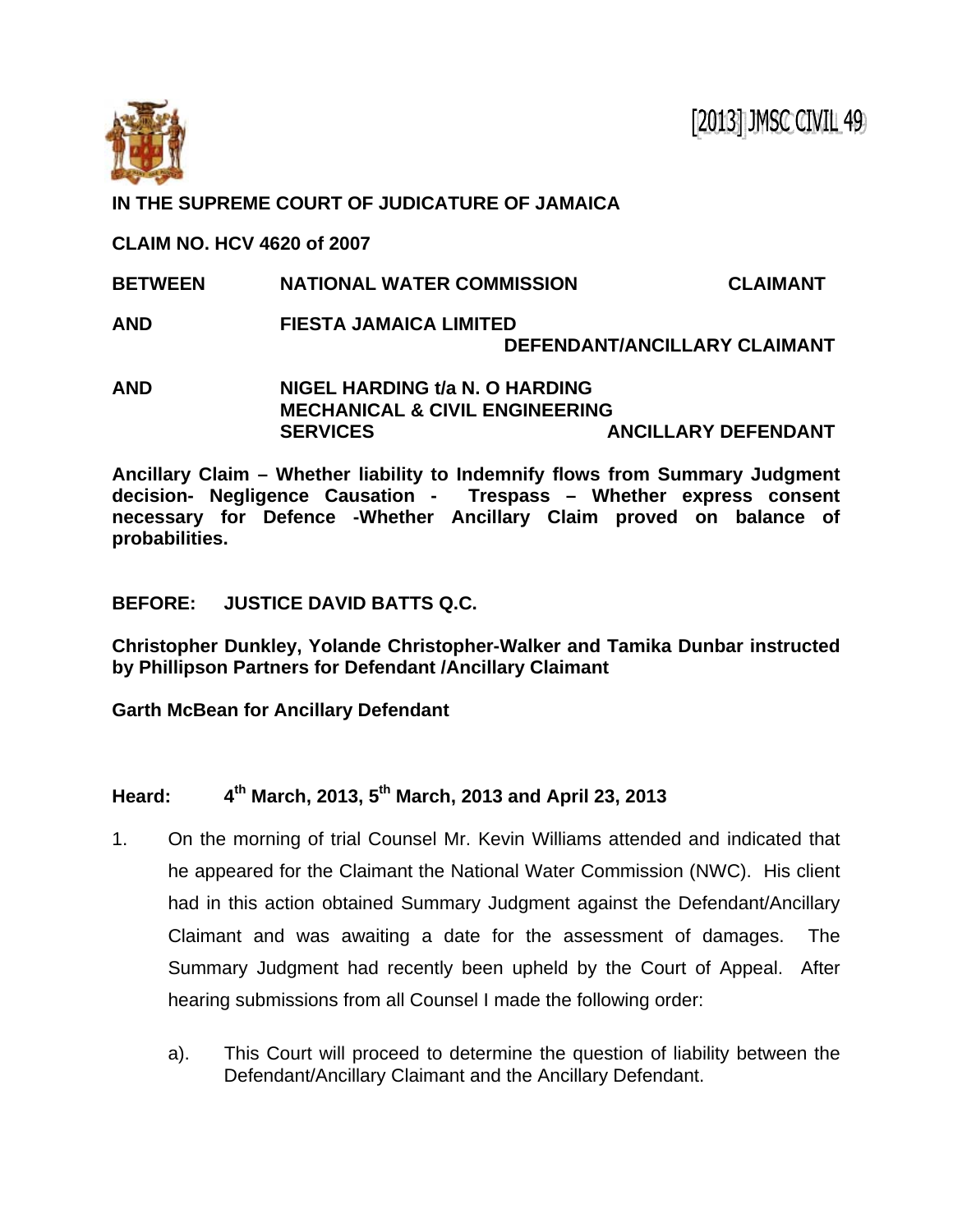- b). The question of damages will be reserved and if necessary will be determined at the time of the assessment of damages between the Claimant and the Defendant/Ancillary Claimant.
- 2. This Order was made as Counsel assured the Court that both the claim and ancillary claim arose out of the same basic fact situation and contractual arrangements.
- 3. In his opening to the court counsel for the Defendant/Ancillary Claimant (which I will hereafter refer to as Fiesta), stated that Fiesta had been a victim of the process because the standard of work was not Fiesta's. The Claim against Fiesta was for trespass on the works of the NWC and negligence. Counsel explained that in the course of construction of its hotel Fiesta needed to divert existing NWC piping. To this end they approached the NWC who recommended contractors to do the job. This contractor was the Ancillary Defendant (who I will hereafter refer to as Harding). Fiesta relied implicitly and explicitly on Harding's expertise. After the work was done the NWC claimed burst piping occurred with attendant consequences. Another contractor was retained, at great cost to correct these deficiencies. In this Ancillary Claim against Harding, Fiesta seeks an indemnity for the losses incurred by Fiesta and particularly any damages which NWC may obtain against them.
- 4. Upon review of the pleadings and after all the evidence was taken it became apparent that the real picture was neither as clear or as straight forward as Counsel suggested in his opening.
- 5. In the first place the claim by the NWC against Fiesta for Negligence and Trespass was filed on the  $14<sup>th</sup>$  November, 2007. Among the particulars of negligence alleged were:
	- '(f) failing to anchor blocks in the vicinity of the pipelines where excavation work was done.
	- (g) Using wholly inadequate blocks which are nearest the diversion.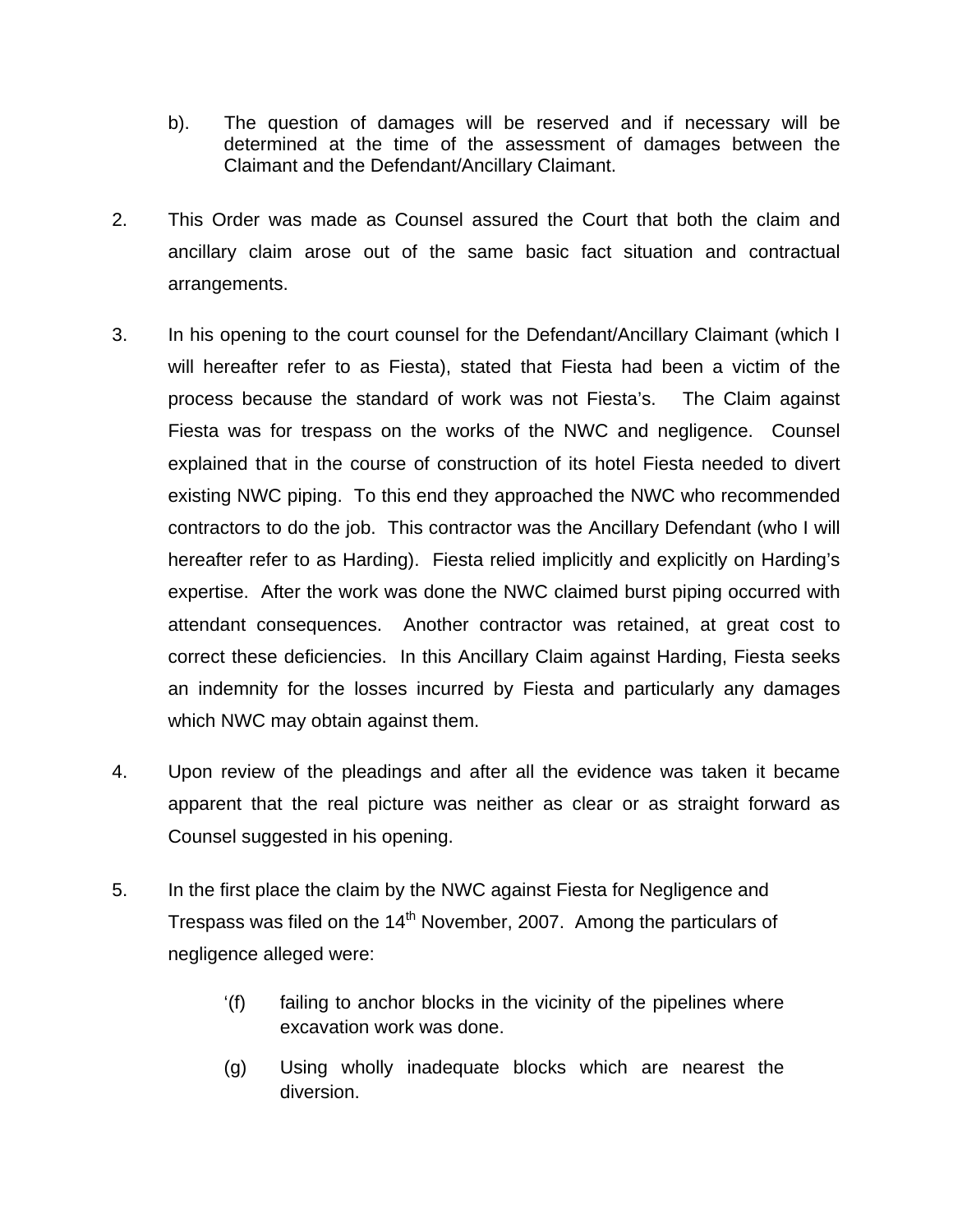- (h) Failing to use "thrust" blocks to counter the forces that the water pressure creates to avoid lateral movement and damage to the pipe.
- (i) Failing to provide protective walls or concrete casing to avoid damage to the pipe from accidents or from vandalism."
- 6. On the 22<sup>nd</sup> November 2007 the Honourable Mr. Justice Roy Anderson made an order by and with the Consent of the NWC and Fiesta and to which Harding was not privy. That order provided that Fiesta establish an escrow account in the joint names of their attorneys to cover the cost of expenses and costs for doing repair and restorative work to the NWC's pipeline.
- 7. Fiesta filed an Acknowledgment of Service of Claim Form on the 22<sup>nd</sup> November, 2007 and at Paragraph 8 they, in answer to the question, do you admit any part of the claim, answered "yes." At paragraph 8(a) of the document written in handwriting appear the words, "pay for the required work."
- 8. On the  $28<sup>th</sup>$  December, 2007 a further consent Order was made by the Honourable Mr. Justice King for a further sum to be paid to the NWC. Leave was granted for Fiesta to serve a defence on or before January 30<sup>th</sup> 2008.
- 9. An ancillary claim appears at some stage to have been filed because on the  $20<sup>th</sup>$ September, 2008 and  $27<sup>th</sup>$  October 2008 respectively, there appears an acknowledgement of service of ancillary claim and a defence to ancillary claim. These were of course filed on behalf of Harding.
- 10. On the  $15<sup>th</sup>$  January 2009 the Honourable Mr. Justice Donald McIntosh, having heard submissions from attorneys for NWC and Fiesta, made the following orders:
	- 1. The Defendants application filed 11 July 2008 is hereby struck out with costs to the Respondent/Claimant to be agreed or taxed.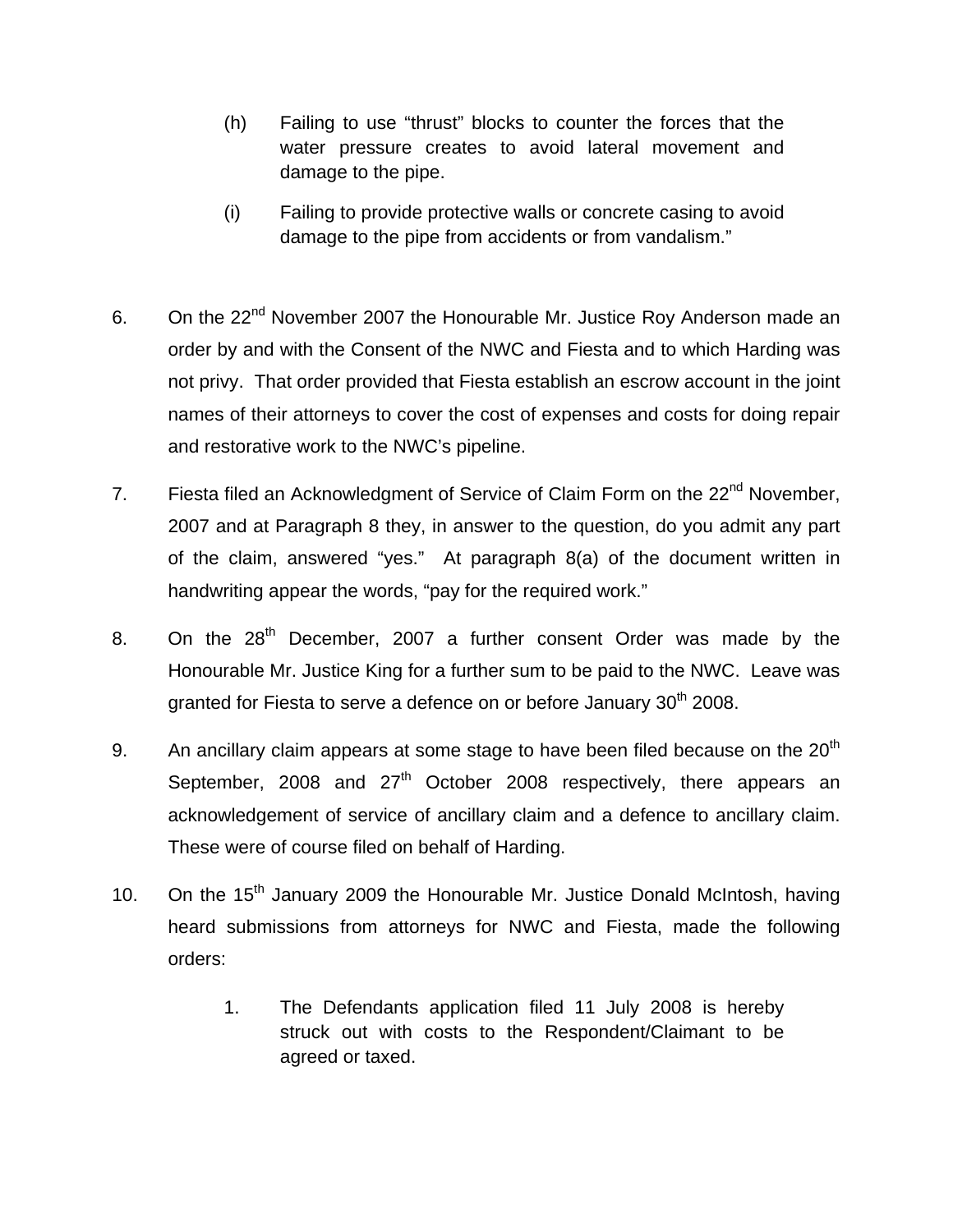- 2. The Claimants application filed on November  $7<sup>th</sup>$  2008 is granted in terms of paragraphs (1) and (2) as follows:
	- i) That judgment be entered for the Claimant/Applicant against the Defendant, Fiesta Jamaica Ltd. with damages to be assessed.
	- ii) Costs on the application to the Claimant to be agreed or taxed.
- 3. Matter set for Assessment of Damages on the  $24<sup>th</sup>$  day of April 2009.
- 4. Defendant is hereby permitted to contest the question of damages.
- 5. Claimant's attorney to prepare file and serve this formal order.
- 11. The Defendant's application to which Paragraph (1) of McIntosh J's Order referred was an application by Fiesta to be permitted an extension of time to file its Defence to the claim of the NWC.
- 12. McIntosh J's decision was upheld by the Court of Appeal in a judgment filed as part of the Judges Bundle before me. That judgment is unreported and was delivered on the 28<sup>th</sup> February, 2010 in Supreme Court Civil Appeal No. 19 of 2009 between Fiesta Jamaica Limited - Appellant and National Water Commission - Respondent. The judgment of the Court was delivered by Justice of Appeal Harris.
- 13. At paragraph 11 of her judgment Justice of Appeal Harris stated that Fiesta failed to file its defence notwithstanding time being extended by order of the  $28<sup>th</sup>$ December 2007. Both the Defendant's application for an extension of time and the Claimants application for Summary judgment were heard at the same time by McIntosh J.
- 14. In dismissing Fiesta's appeal the Court of Appeal noted the following: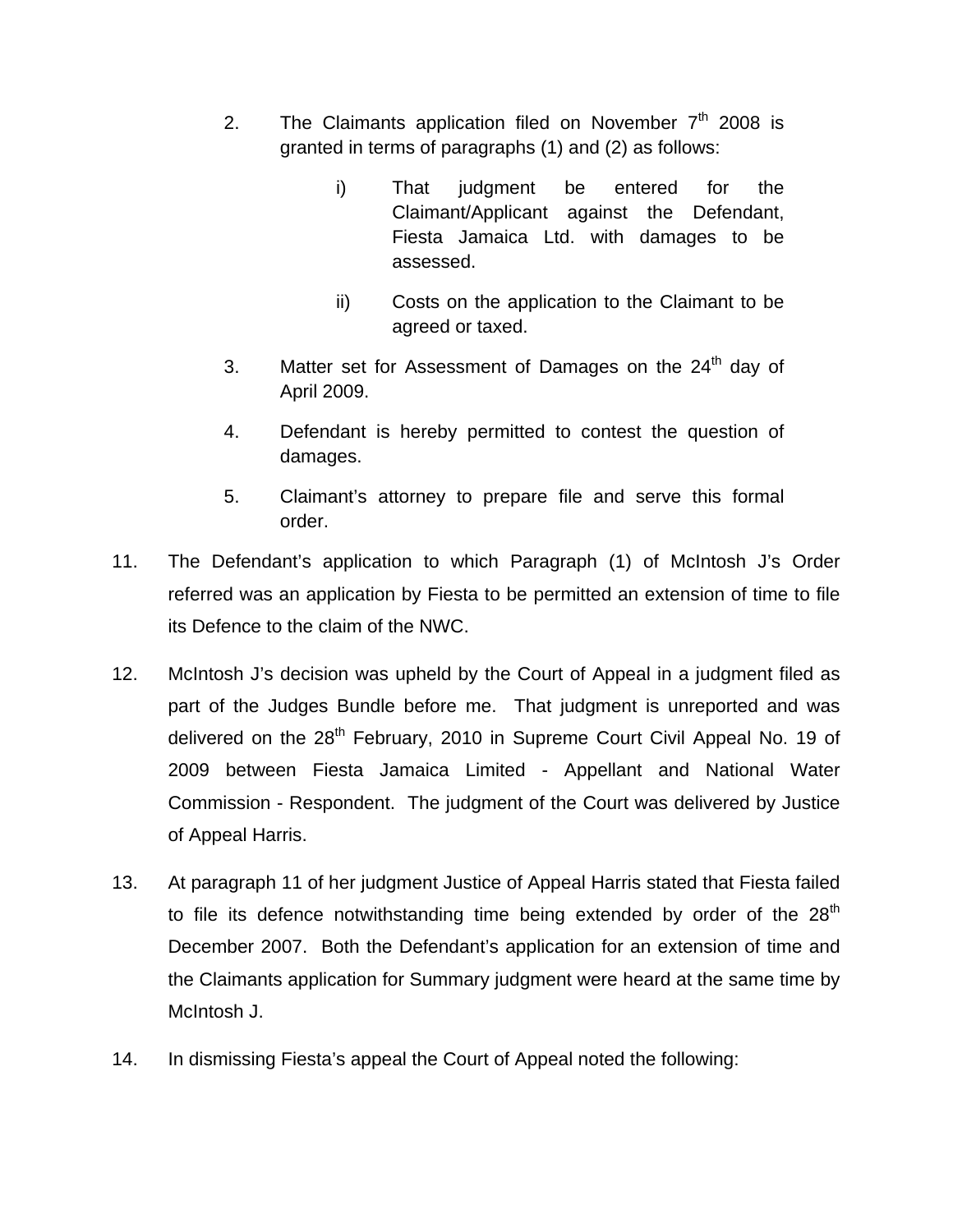- a). By consenting to meet the cost of repairs the inescapable inference was that Fiesta had accepted that it damaged the NWC's pipeline and admitted liability.
- b). The proposed defence put forward by Fiesta alleged that it commenced work on the pipeline with the permission of the Hanover Parish Council. However, as that body could not give permission for works on the property of the NWC, this did not amount to a defence to trespass.
- c). The proposed defence alleged that it retained the services of Harding but that did not amount to a defence either to negligence or trespass. The court stated,

[Para 23] "It is evident that the contractor's services were engaged by the appellant and any issue as to the work done by the contractor, at the appellant's bidding lies between the appellant and the contractor."

and at Para 24 of the judgment,

"No issue had been raised in the proposed defence to show that the contractor was not the appellant's servant or agent"

d). At paragraph 35 when considering the award of Summary Judgment the court stated,

> "The respondent's claim was pleaded with particularity averring an act of intrusion by the appellant on its pipeline causing damage to it. As previously indicated, there were no allegations raised by the appellant in its proposed defence which amount to an answer to that which has been pleaded in the claim. Consequently, it cannot be said that there are any issues on which the parties have been joined to have enabled the appellant to successfully pursue its defence even if leave had been granted to defend."

15. It is clear therefore that the decision of the Court of Appeal to uphold the Summary Judgment application against Fiesta was premised on the fact that the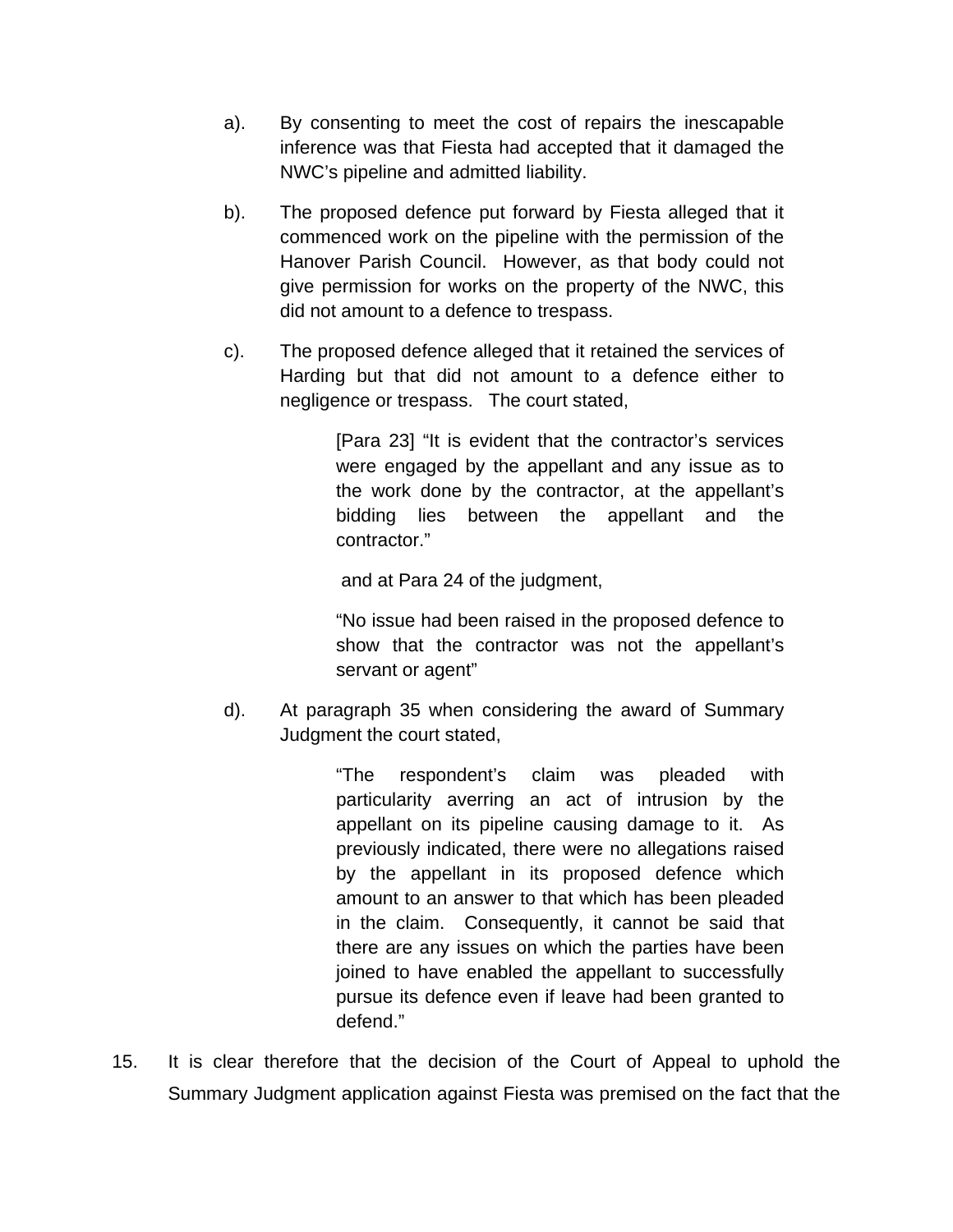defence proposed by Fiesta was unmeritorious and had not answered the claim raised by the NWC.

- 16. This is important because in these proceedings for Ancillary relief, Fiesta's counsel argued that the fact of a Summary Judgment against Fiesta was a starting point and could be a basis for the ancillary claim against Harding.
- 17. A review of the evidence and the Ancillary claim and the Ancillary Defence will demonstrate however that the decision of the Court of Appeal affects none of the issues for my determination. The Amended Ancillary Claim Form claims an indemnity against Harding for trespass on the works of the NWC, negligence and/or breach of contract. These are particularized in the Amended Particulars of Ancillary Claim filed on the 21<sup>st</sup> July, 2010.
- 18. In its Further Amended Defence to Ancillary Claim, filed on the  $15<sup>th</sup>$  February, 2012 Harding alleged among other things that:
	- a). He was advised of a leak to the pipe one month after the work was completed during which month there were no problems.
	- b). The leak was not caused by negligence or breach of contract or breach of NWC specifications.
	- c). The leak was caused by the negligence of Fiesta's servants or agents who negligently placed excavated clay in close proximity to the pipe and continued work with heavy equipment in that area.
	- d). After the passage of Hurricane Noel in the area the water logged soil slipped under the weight causing downward movement of the anchor block and ultimately breakage of the pipeline.
	- e). It was also alleged that Fiesta did not allow Harding adequate opportunity to correct the leak.
	- (f) The pipeline broke because of the strain on the pipe diversion caused by the weight of the clay deposited by Fiestas servants or agents.
	- (g) Fiesta did not allow Harding to complete the work of fixing the broken pipeline.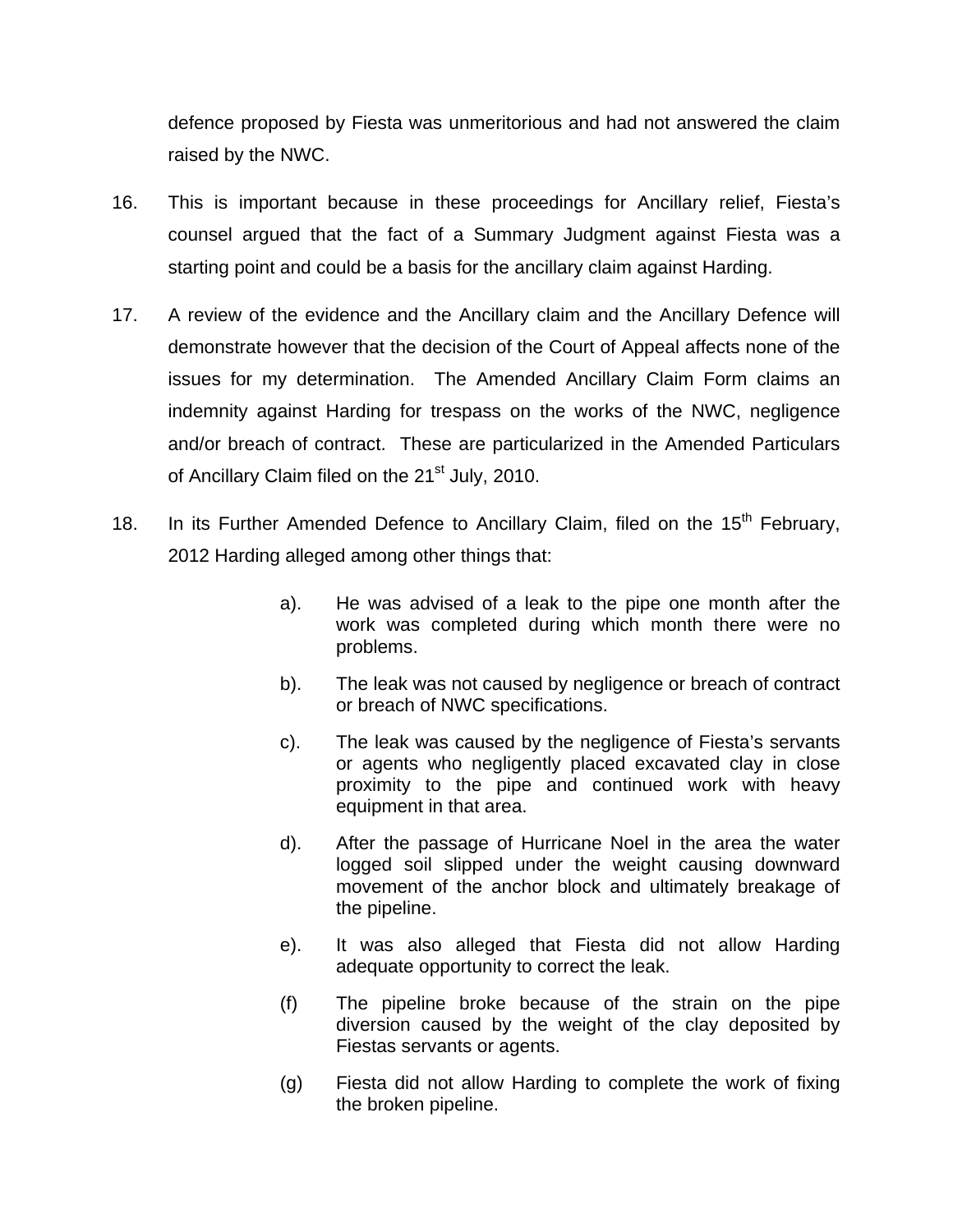- (h) Harding denied specifically that he had trespassed on the works of the NWC.
- 19. That being the state of the pleadings as between Fiesta and Harding one would be pardoned for expecting that much technical and expert evidence would be presented. This was not to be. Fiesta, the ancillary claimant was content to rely on the evidence of Dimitris Kosvogiannis. He stated that he is the former General Manager and present Country Manager of Fiesta Jamaica Ltd. which trades under the name Grand Palladium Jamaica Resort and Spa, the ancillary claimant to the claim. He was associated with the case while he was General Manager and signed the amended ancillary claim on its behalf. He had full access to all the records archives minutes of internal meetings, accounts, file notes and reports which allow him to respond to the subject of the suit. He stated that on the  $28<sup>th</sup>$  August 2007 Fiesta wrote to the NWC requesting their technical assistance in designing and implementing a plan for diversion of the NWC's 500 mm (20") pipeline. NWC required a lot of technical documentation to be submitted including a construction methodology. Fiesta did not have this expertise and asked NWC to carry out the works and allow Fiesta to pay for same. NWC by Mr. O'Neil Shand the Technical Services Manager stated that NWC would not do that but recommended instead that Harding a private contractor be utilized.
- 20. Mr. Kosvogiannis further stated that Fiesta, complied with the suggestion and Harding who represented himself as competent and capable and able to comply with NWC's requirements was retained. In or about September 2007 Harding prepared a single drawing and under cover of letter dated 13 September 2007 Fiesta submitted that drawing to the NWC. The NWC stated that it was insufficient to meet its specifications but granted provisional approval which was subject to a number of other more detailed documents being provided.
- 21. Fiesta's role said the witness, was that of a customer of Harding whose expertise in the carrying out of the project was relied on entirely by Fiesta. He liased with the NWC in the carrying out of the work.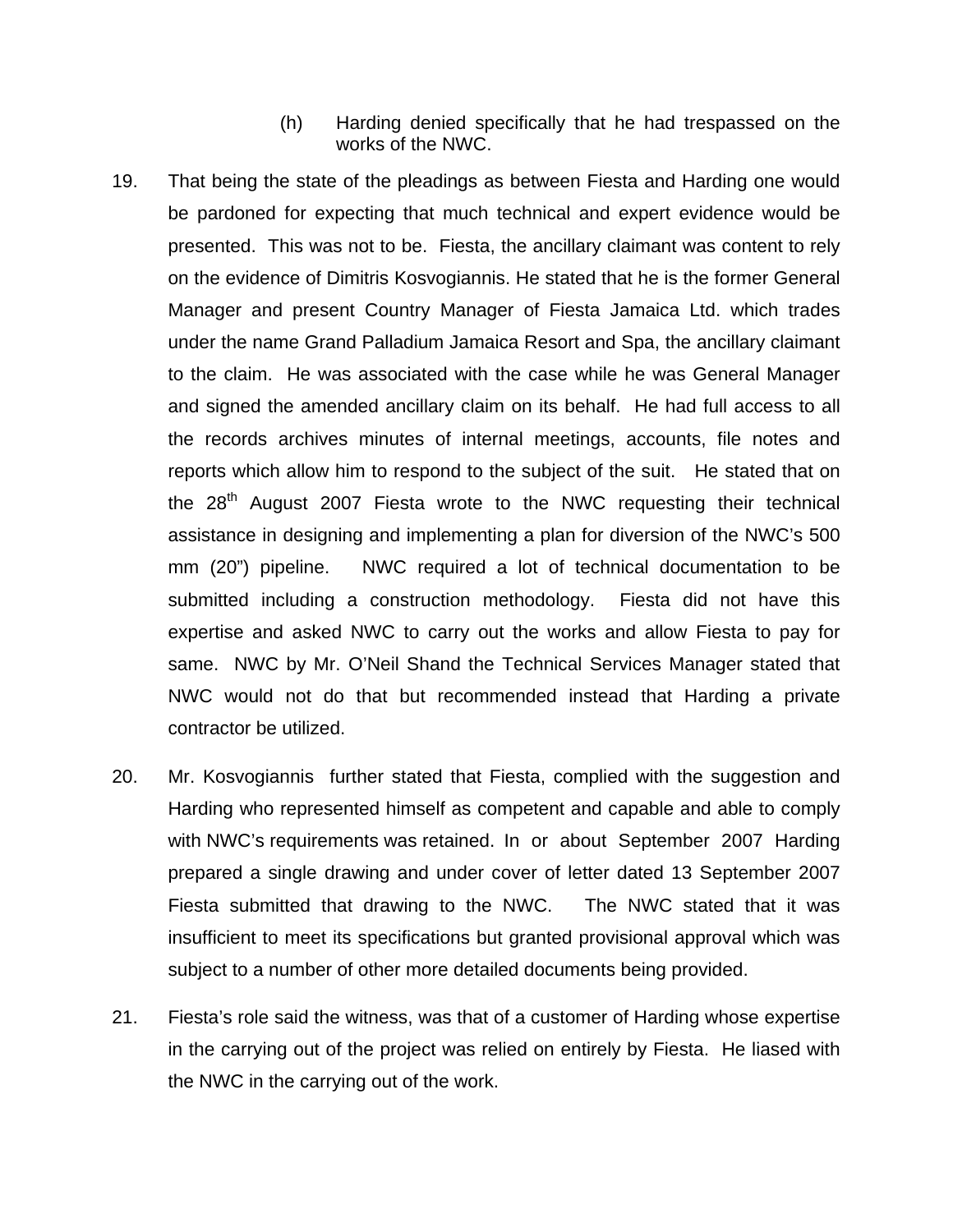- 22. The witness gave details of payments made to Harding. On or about the  $14<sup>th</sup>$ November 2007 the NWC complained that the pipeline developed a leak and that Fiesta had trespassed on its property. NWC alleged that the work had been done negligently. The resultant leak became the subject of immense public outcry. All major radio stations broadcast the news that Fiesta was responsible for the rupture of the pipe.
- 23. The urgency of the situation coupled with the need to mitigate the loss suffered by the NWC compelled Fiesta to make another disbursement of funds to Harding to carry out immediate remedial works. He however failed to rectify the problems and the pipe ruptured again days after he completed repairs. The NWC on 14 November 2007 obtained an ex parte Order of this court compelling Fiesta to restore NWC's pipeline.
- 24. Fiesta's demands that Harding reimburse all payments from the diversion project resulting from their trespass and faulty work as well as consequential loss had not been acknowledged.
- 25. Counsel for Harding, Mr. Garth McBean applied to have paragraphs 23, 24 and 25 of Mr. Dimitris Kosvogiannis' witness statement struck out as being hearsay. After hearing submissions I allowed the application in relation to Paragraph 24 only. Paragraphs 23 and 25 were allowed to stand.
- 26. Mr. McBean cross examined the witness and was understandably brief in this endeavour. The witness admitted that he had never spoken to Nigel Harding nor did he know him personally. The only time the witness examined the pipeline was after it was fixed. He admitted he was unable to say what caused the leak. He acknowledged there had been rainfall in November 2007 "based on usual climate conditions at the time." He had no personal knowledge of the circumstances amounting to duress referred to in the witness statement. He could not recall any letter stating that Fiesta acted under duress. He admitted that the date in paragraph 12 of his witness statement should be  $4<sup>th</sup>$  September 2007. He admitted that Mr. Shand of the NWC had admitted complete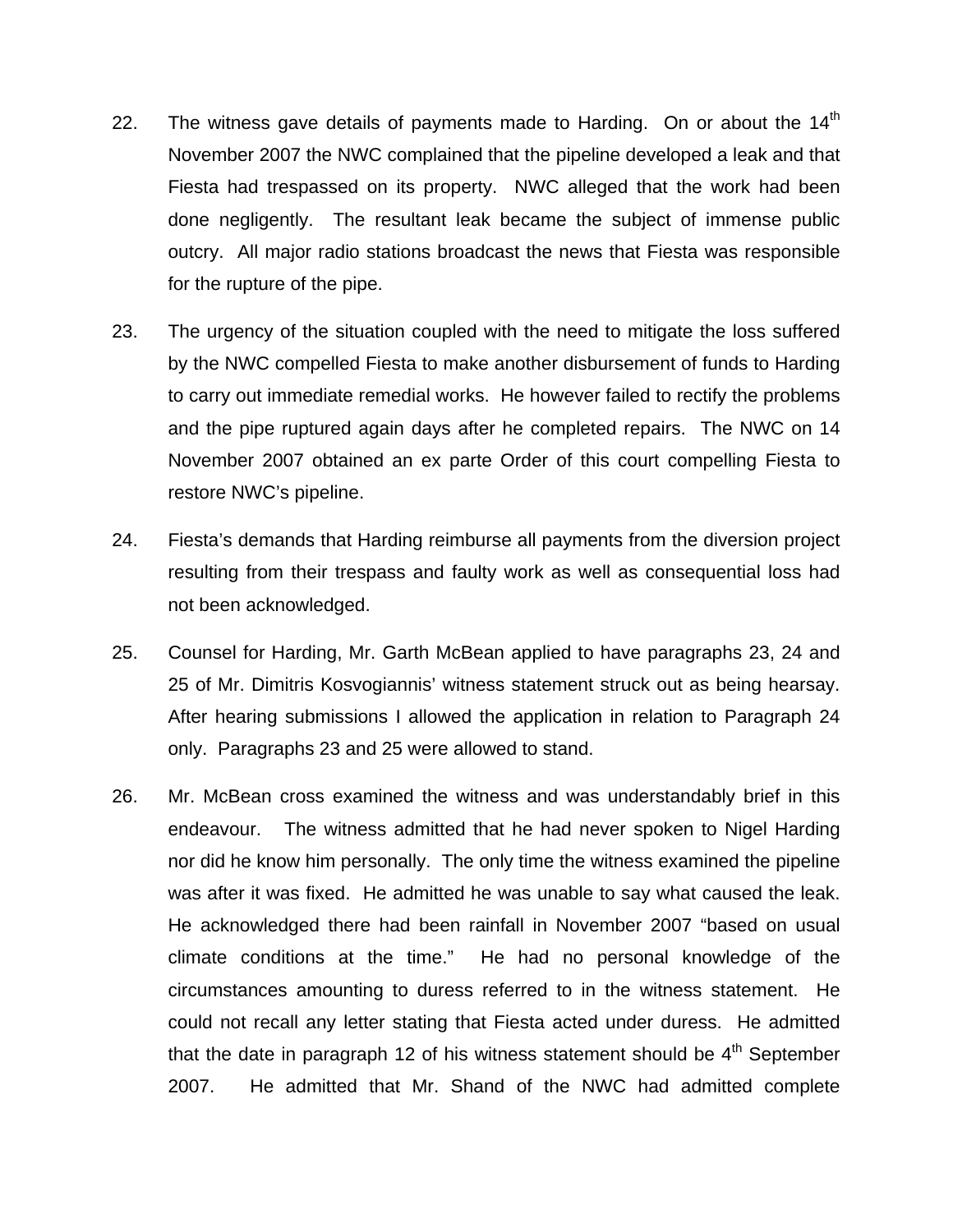satisfaction with the work done. He admitted he did not know what caused the leak and has no "technical knowledge."

- 27. In reexamination the witness clarified that Fiesta acted under duress as there was an order of the court compelling them to make payments.
- 28. At this juncture both counsel indicated to the court that the documents to be contained in an agreed bundle had been agreed but the bundle was not yet put together. Fiesta closed its case save for the Agreed Bundle which was to be put in evidence.
- 29. The Ancillary Defendant called Mr. Nigel Harding. His witness statement dated 30<sup>th</sup> July 2012 stood as his evidence in Chief. Permission was granted to allow oral evidence in chief by way of amplification in order to have evidence in relation to photographs. The photos were put in as Exhibits 1 and 2 by Consent. The witness indicated to the court the pipe and the area where he said the leak occurred. The under block he said was below ground so the photo does not show it. He indicated what a pipe diversion was and why it was required. He described his theory as to why a leak occurred that is, when the soil got wet with a heavy lead above, it resulted in a "rotating movement" which caused the joint to break.
- 30. A sketch he did was admitted by consent as Exhibit 3, so too was an email dated  $14<sup>th</sup>$  November, 2007 admitted by consent as Exhibit 4. The sketch (Ex. 3) the witness said had been sent with the email (Ex. 4).
- 31. Mr. Harding's witness statement was by far more detailed. He describes himself as an Engineer and Contractor. Para 2 stated,

"In July 2007 I was employed to El Pihl & Sons who were the contractors on the segment 2A of the North Coast highway Improvement Project, in the capacity of Quality Control Engineer & Utility Co-coordinator with responsibility for design and relocation of all water main conflicts with the road works. As a result, and as always on projects of this nature, I worked closely with the National Water Commission. They were therefore aware of the diversion of the waterline work that I did at Half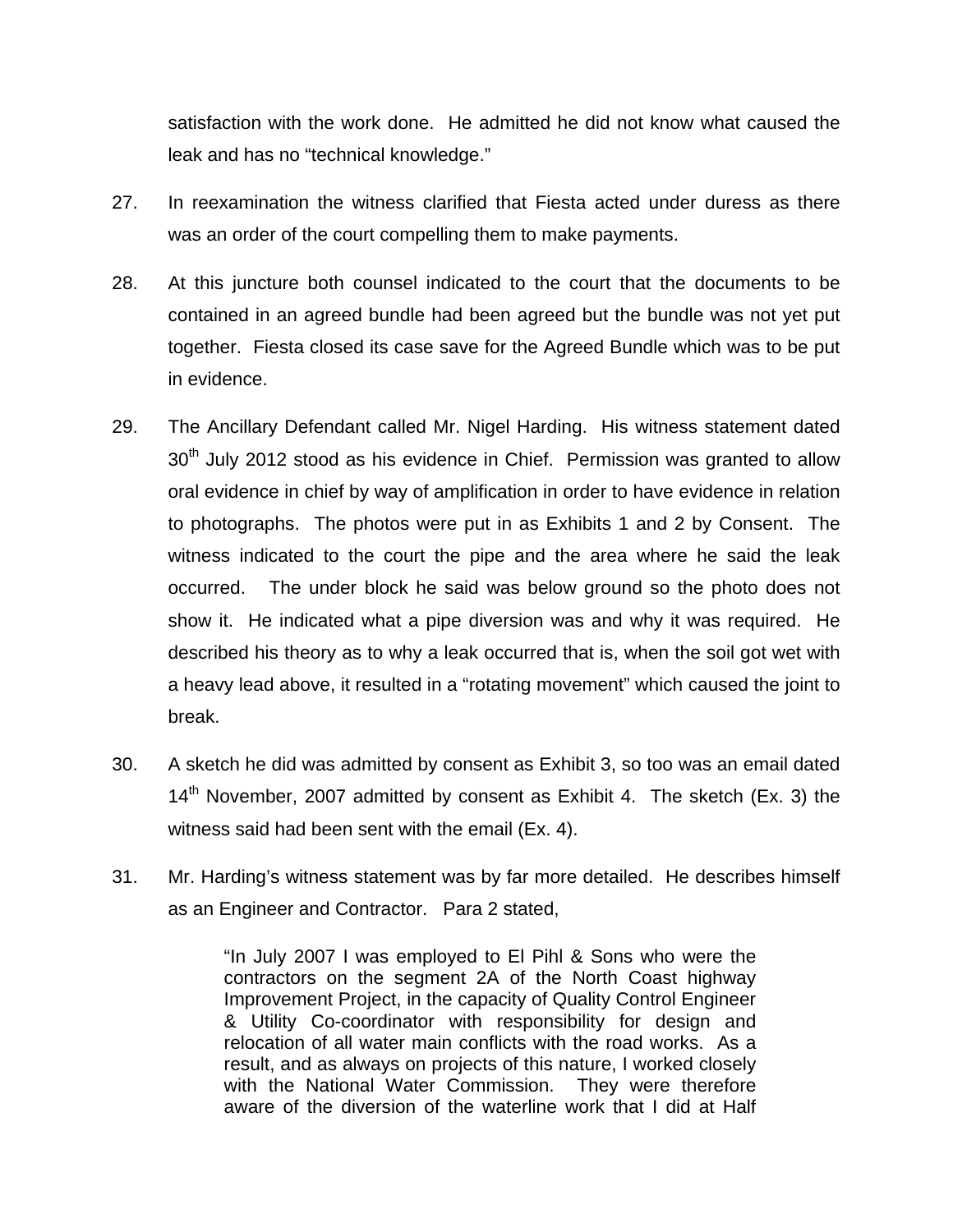Moon under pass (where a tunnel was constructed, refer to photographs) in approximately May, June 2007 which was successfully completed. This was done directly under my supervision from design to implementation including selection of materials. We invited Tankweld Special Projects to install it."

- 32. The statement indicated that NWC had been impressed by the work done and hence he was contacted by them when a similar situation arose at Fiesta. He stated that Fiesta contacted him and he advised them the sketch they had was not sufficient for NWC's purposes. Harding therefore generated a modified design which was supplied by letter dated  $30<sup>th</sup>$  April 2007. The work was to be in four (4) stages.
- 33. By letter dated  $13<sup>th</sup>$  September 2007 the design was submitted to the NWC. The work was done and according to Mr. Harding,

"The pipeline experienced no problems up to November 13<sup>th</sup> 2007. National Water Commission personnel went to the site and only recommended minor adjustments (such as, concrete support on top of the tunnel which was implemented forthwith)."

34. He was advised on November 14 2007 that the pipe broke at a particular location and when he checked he saw it was on the side where the large pile of clay had been deposited. He stated,

> "This was after the heavy rain caused by the passing of Tropical Storm Noel and in my opinion, the water logged saturated soil slipped under the weight of the soil as explained below."

There followed a detailed explanation as to how the break may have occurred.

35. The witness statement indicates that Harding made it clear to Fiesta that the damage was not his fault. He was however called to and did do repairs. Two days later he was called and advised that the pipe had broken again. He was however not allowed to fix it or to complete the job as NWC advised Fiesta to refrain from doing any further work.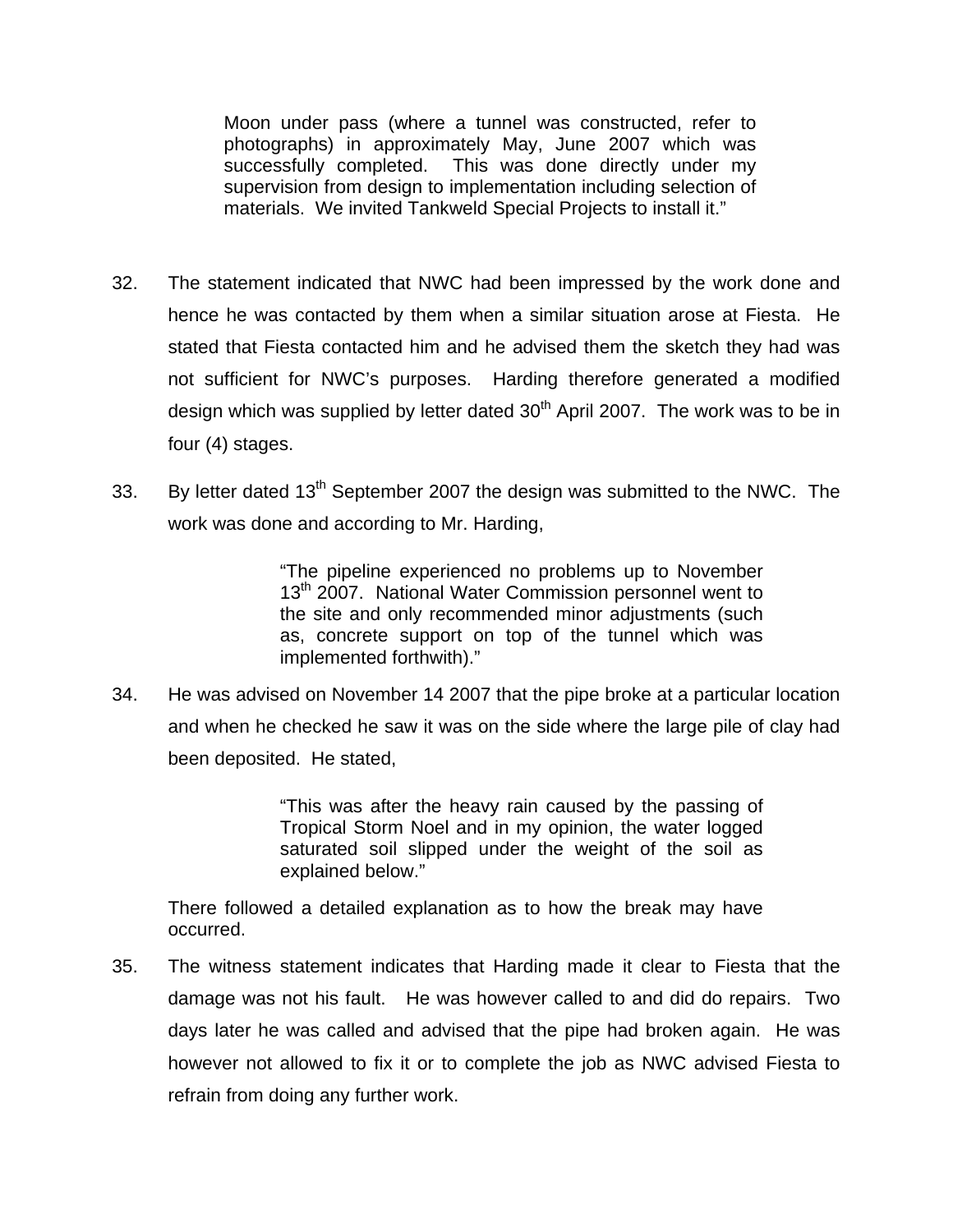- 36. The witness stated that he was never allowed to complete stages 3 and 4 of the 4 part project. Further that the leak was not caused by negligence breach of contract or breach of NWC specifications. The leak he says was caused by Fiesta's agents or servants who:
	- a). Negligently placed excavated clay in close proximity to the pipe diversion.
	- b). Continued working with heavy equipment in that area.
	- c). When the land became water logged a downward movement under the weight of clay and heavy equipment resulted in fracture or breakage of the pipe.
- 37. The witness was extensively cross examined. He admitted that he was consulted for his expertise and that this was relied upon by Fiesta. He regarded the job as something he could do successfully. He stated he worked in accordance with NWC processes. He was asked whether he controlled the work site and answered in the negative. He stated he only dealt with the pipeline, there was other work being done. It was suggested that he ought not to have allowed the buildup of material and the witness indicated that the buildup of material did not affect the work he was doing. The witness denied it was his responsibility to ensure there was no pile up of material there.
- 38. He said the NWC representative was Mr. Byfield, a Project Manager. His boss was Mr. Franklyn Williams. Mr. Shand he said was the Manager Technical Services. The witness was asked and then related the steps necessary to do an NWC project. He stated that he had complied with all the steps. The witness stated that written approval from the NWC was not always required. He had been doing these jobs for more than 20 years and once the schedule of work was in 'everybody knows'. They would then turn off the water so the work could be done.
- 39. It was suggested that he had a duty to inform Fiesta of his observations if he felt there was a danger to the pipeline and he denied this. He was asked whether he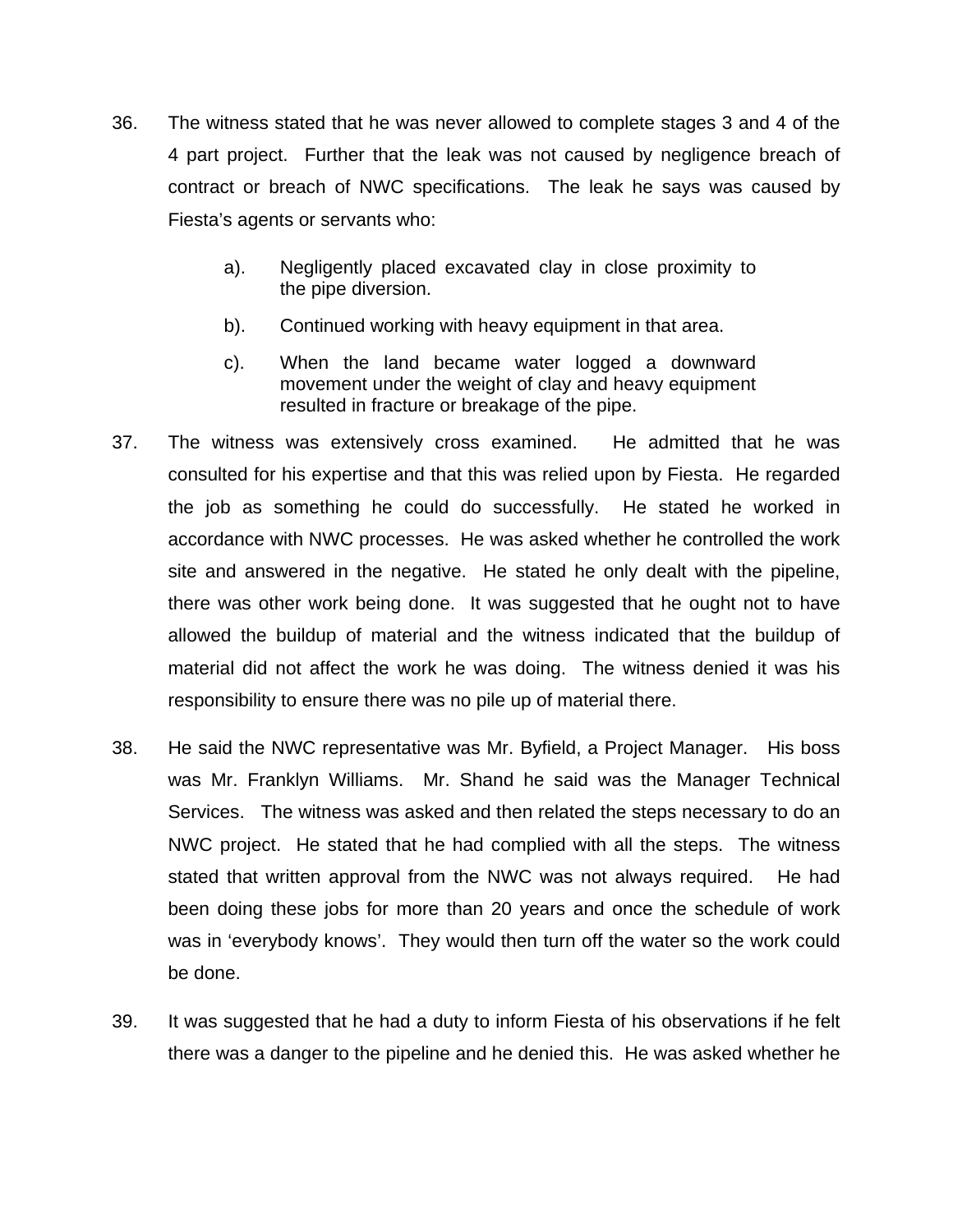had informed Fiesta of the safe distance for heavy vehicles to pass pipeline and he said he had not.

- 40. The matter was adjourned to the  $5<sup>th</sup>$  March 2012. On that day the court was advised that a bundle of documents had been agreed and I was eventually provided with it. Mr. Dunkley said the affidavit of Mr. Shand had not been agreed but he craved leave to make submissions as to its admissibility. He stated that the sole purpose of seeking to rely on the Shand affidavit was to allow the court to see what grounded the summary judgment application that led to the judgment of the Court of Appeal. It was not to prove the truth of the contents of the affidavit. Mr. Garth McBean made submissions opposing its admission. However, I allowed the Affidavit of O'Neil Shand dated 13<sup>th</sup> November 2007 as **Exhibit 5** on the basis that it was not for proof of the truth of its contents but the fact that it was filed and before the Court of Appeal. Mr. Dunkley stated he was not relying on a submission of *Res Judicata.* **The bundle of documents was marked Exhibit 6.**
- 41. The cross examination of Nigel Harding resumed. Mr. Dunkley attempted to suggest to the witness that he did not adhere to all NWC processes. Mr. Mcbean objected on the ground that there was no evidence to support such a suggestion. I upheld the objection.
- 42. Cross examination having been completed the court asked the witness whether he had seen the load being placed while his job was ongoing. He responded in the negative. In questions arising from the questions asked by the court, Mr. Dunkley asked the witness whether he had placed a cordon or perimeter around the area and he answered in the negative stating it was not his responsibility. He described in detail the other work being done which involved digging a trench. The result was to generate this material (clay) and to the closing of a gap where water would run through. These combined with heavy rains resulted in burst pipes due to heavy weight and water logged soil.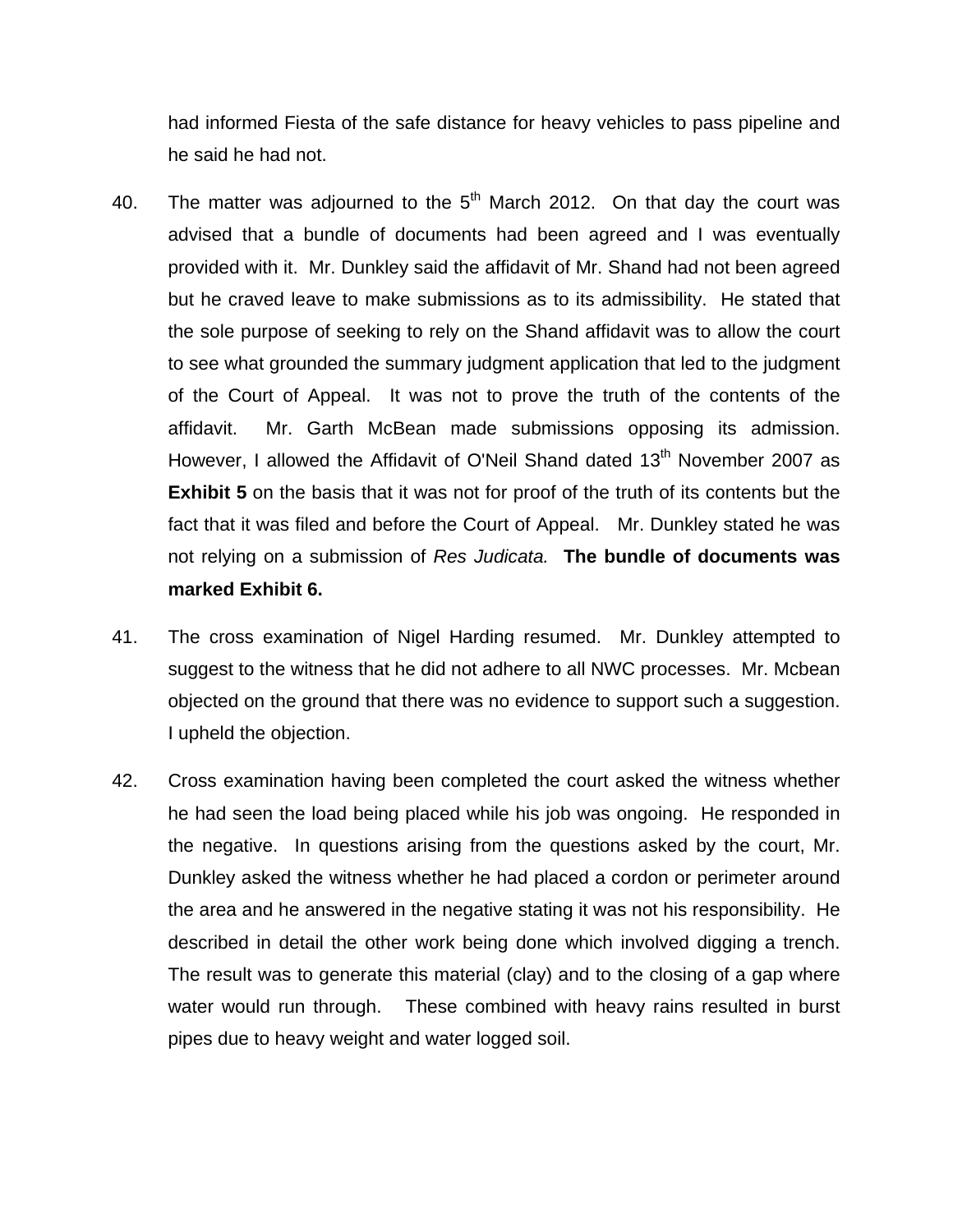- 43. At the close of the Defendants case each party made oral submissions. Mr. Dunkley relied on the Public Utilities Protection Act and submitted that when regard was had to the judgment of the Court of Appeal the onus lay on Mr. Harding to prove he had NWC's consent. That Act submitted Mr. Dunkley required 'express" authority and oral authority would not suffice. Familiarity submitted Mr. Dunkley does not breed consent.
- 44. In response Mr. McBean submitted that it was clear Fiesta were now relying on trespass not negligence. The pleadings he submitted had not referred to the Public Utilities Protection Act. In any event that statute created a criminal offence. "Express" consent is in the context of the creation of a criminal offence. Consent simplicitor is relevant for a defence to common law trespass. In any event submitted Mr. McBean Section 3 when properly construed does not say "express" consent is required for a defence to trespass. The "or" he submitted is disjunctive. Further or in the alternative Mr. McBean submitted that there is evidence of consent as detailed drawings were submitted. The decision of the Court of Appeal does not assist as they made no findings in relation to Mr. Shand or his role. The Court had regard to the pleading by Fiesta that the Hanover Parish Council had given consent. Mr. McBean submitted that Mr. Harding's evidence as to causation is unchallenged. The Ancillary Claimant has both a legal and evidential burden and neither had been discharged. The Court of Appeal he submitted, made no finding on causation.
- 45. The Public Utilities Protection Act defines "public utility" to include any water system or undertaking. Section 3 (1) provides,

"*Subject to the provisions of this section, any person who as respects any public utility*

- a) *Trespasses upon the works or any part thereof; or*
- b) *Unless acting pursuant to the express authority of the licensee or owner of the public utility or pursuant to a licence duly issued to him in relation to such works under any law for the time being in force, meddles, interferes or tampers with the works or any part thereof,*

*Commits an offence under this Act.'*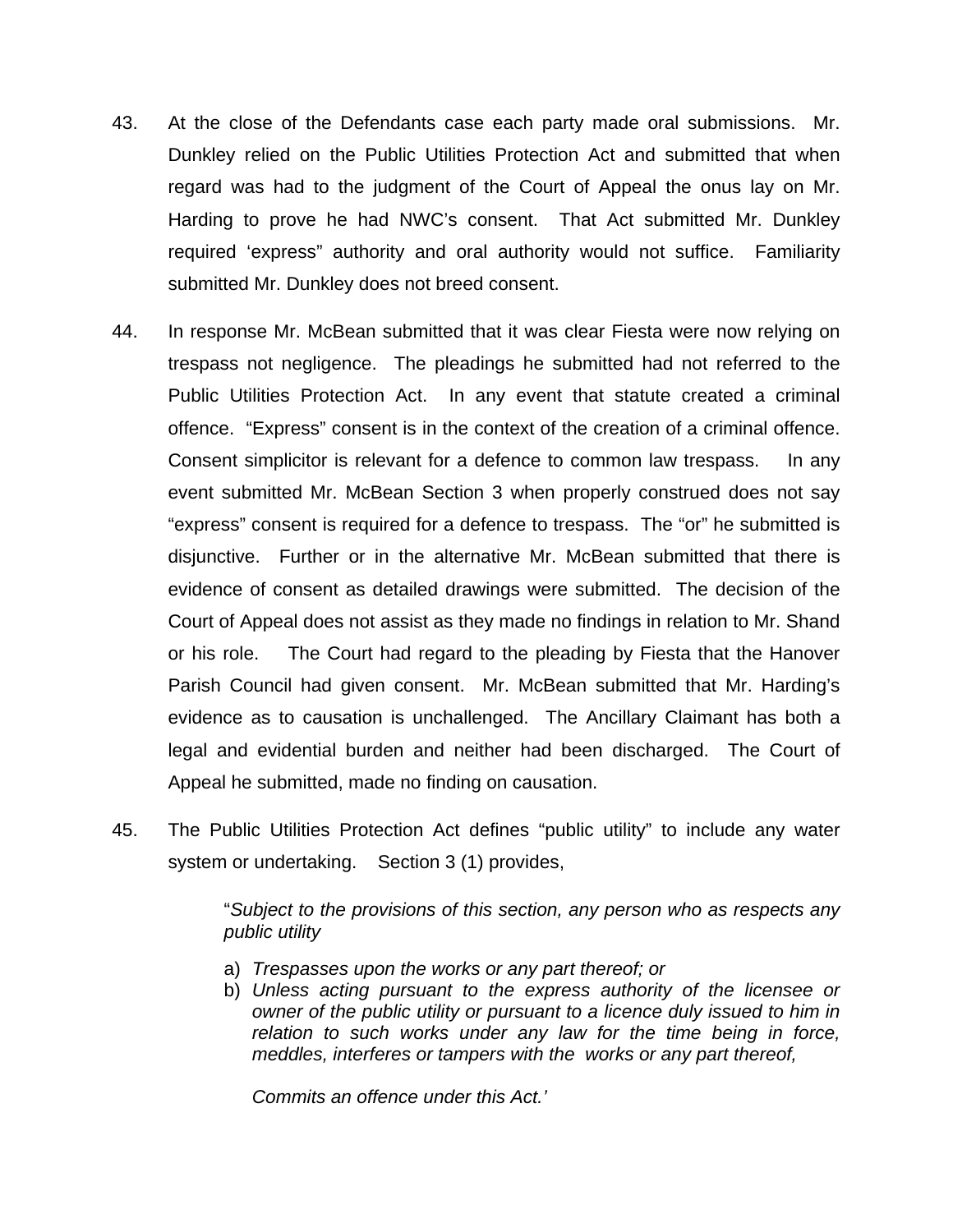- 46. The section refers to two offences (a) trespass and (b) meddling, interfering or tampering. The latter is the one to which reference to express authority is made. Furthermore this court does not agree that "express authority" means "written authority." Certainly and on a literal construction of the statute, one may express consent orally. Express is to my mind to be juxtaposed to implied. The section is ruling out a defence of implied consent to the criminal charge. Had it been necessary for my decision I would have held in any event that this Act does not operate to change the law as it relates to the tort of trespass with which this court is concerned.
- 47. On the evidence lead in this matter between the Defendant Ancillary Claimant (Fiesta) and the Ancillary Defendant (Harding), this court will not be required to determine those issues. There has been no evidence lead to support allegations that the Ancillary Defendant was negligent. Nor indeed is there evidence that the Ancillary Defendant trespassed on the works of the National Water Commission. The Amended Particulars of Ancillary Claim filed on the  $7<sup>th</sup>$  July 2011 alleges at paragraph 10(m) as a particular of Negligence, the failure to obtain consent before proceeding with the works. At paragraph 11 the allegation of trespass is pleaded as follows.

"On or about October 16, 2007 without the consent or authorization of the claimant and without regard to the due process for the execution of the repair work and in disregard of the Claimants specifications and without the claimant's approval of the works to be performed, the Ancillary Defendant trespassed on the works of the claimant, causing the Ancillary Defendant to incur damage loss and expense as a result."

The Ancillary Defendant as I indicated earlier denied these allegations in the Ancillary Defence.

48. On the state of the pleadings one might have expected evidence from the National Water Commission particularly as to the trespass to its works and the fact that no consent was given. One would also have expected some expert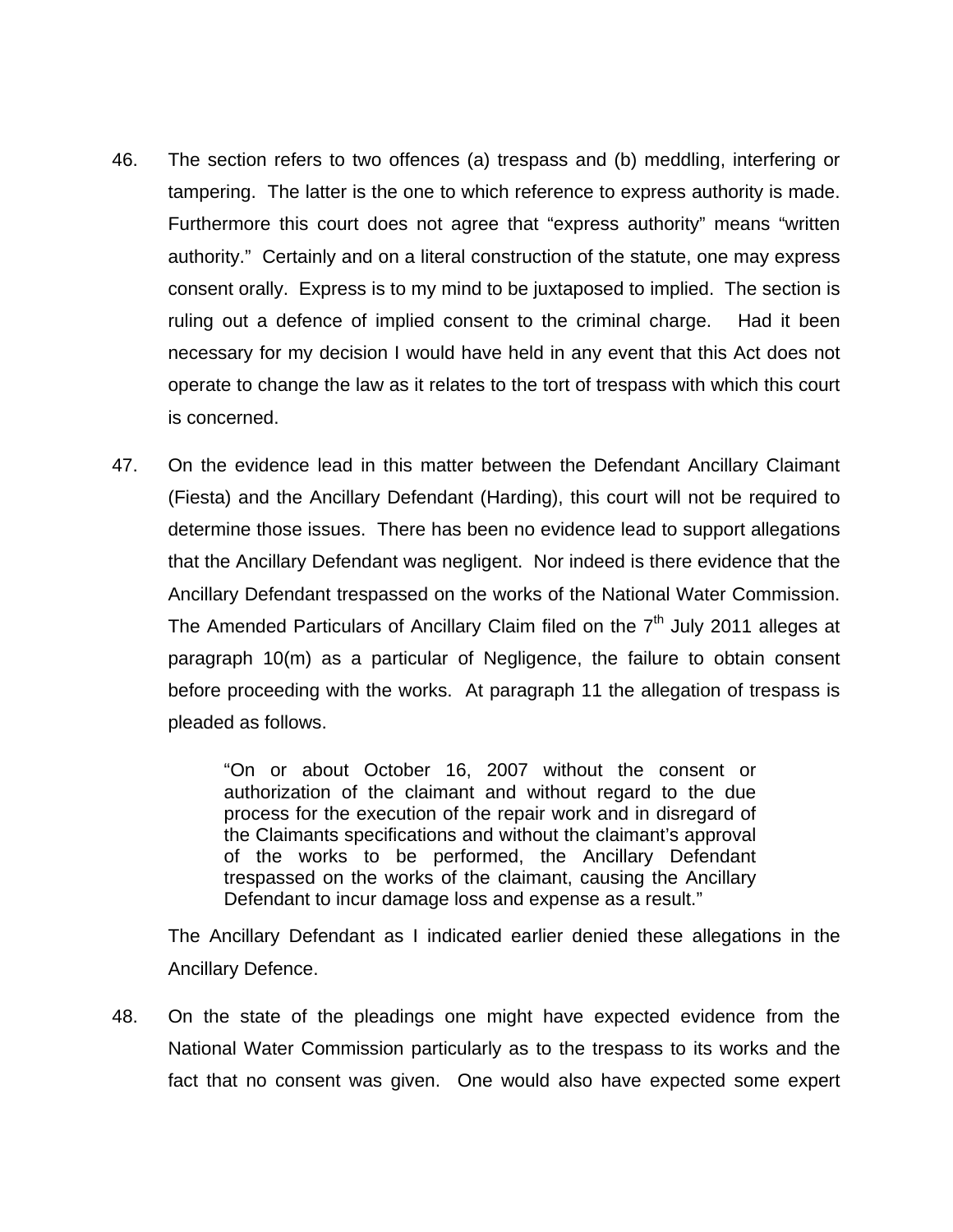evidence as to the cause of the burst pipes and the necessary processes and protocols involved in doing such work. The Ancillary Claimant had no such evidence. The Affidavit of Mr. O'Neil Shand (Exhibit 5) being tendered not for proof of the truth of its contents but to demonstrate the material the court of appeal had before it when giving its decision. For reasons earlier indicated in this judgment the Court of Appeal's decision does not assist in the resolution of the issues of trespass and/or negligence in these Ancillary proceedings.

- 49. The Ancillary Defendant has on the other hand lead evidence to the effect that the consent of the National Water Commission was obtained prior to commencement of the work. As Mr. Harding explained it they had received and approved his schedule of work. In his experience written consent was not always required. He stated further that a representative of the National Water Commission had attended and commented on the work done see paragraph 10 witness Statement of Nigel O. Harding dated  $30<sup>th</sup>$  January 2012. See also copy letter dated  $19<sup>th</sup>$  September 2007 N. O. Harding to the Chief Engineer National Water Commission (Bundle of Agreed Documents). That letter proposes a shutdown date of  $12<sup>th</sup>$  October 2007. In his evidence Mr. Harding explained that water supply would have to be shut down for the works to be completed hence the shutdown date. In this regard, and in further support of the fact of consent, one could hardly envisage the National Water Commission shutting down water supply to facilitate work it had not consented to.
- 50. This court therefore, on the evidence presented, finds that trespass has not been proved. Further the evidence as to the cause of the break is such as to negate a breach of duty by the Ancillary Defendant. It appears to this court that on a balance of probabilities negligence has not been established. The cause of the break was not poor work or installation but rather a combination of circumstances which on Mr. Harding's unchallenged evidence were outside his control that is:
	- a) The placement of heavy clay above the works
	- b) The movement of heavy vehicles above and over the works
	- c) heavy rains